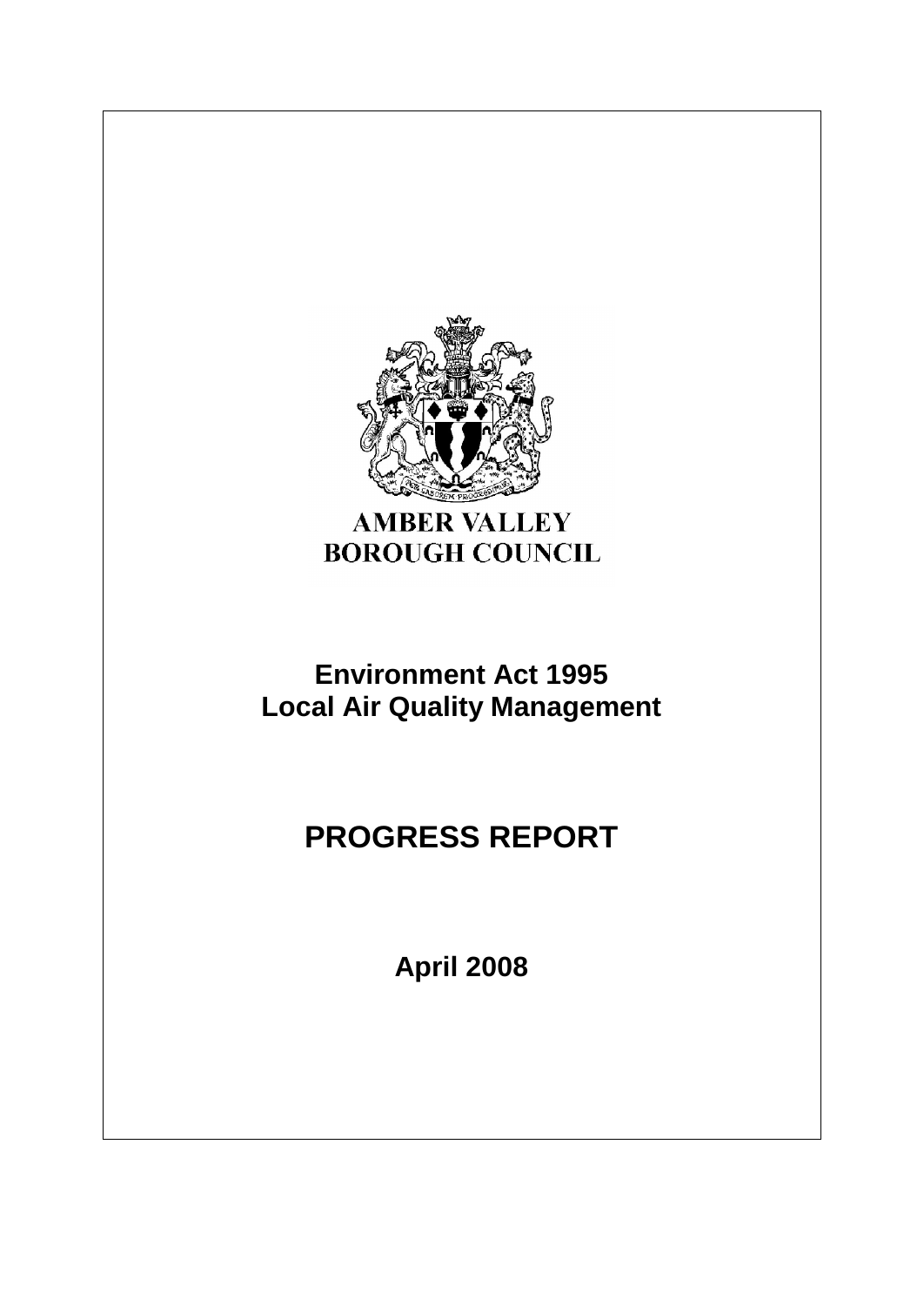## **Contents**

|                | <b>Executive Summary</b>                                                                                                                                                                                      | i                                                |  |  |
|----------------|---------------------------------------------------------------------------------------------------------------------------------------------------------------------------------------------------------------|--------------------------------------------------|--|--|
|                | The Borough of Amber Valley                                                                                                                                                                                   | ïi                                               |  |  |
| 1              | <b>Introduction</b>                                                                                                                                                                                           |                                                  |  |  |
| $\overline{2}$ | <b>Air Quality Standards and Objectives</b>                                                                                                                                                                   | 5                                                |  |  |
|                | 2.1<br><b>National Indicator 194</b>                                                                                                                                                                          | 5                                                |  |  |
| 3              | <b>Consultation</b>                                                                                                                                                                                           | 5                                                |  |  |
| 4              | <b>Conclusion of Progress Report 2007</b>                                                                                                                                                                     |                                                  |  |  |
| 5              | <b>New Monitoring Results</b><br>6                                                                                                                                                                            |                                                  |  |  |
| 6              | <b>New Local Developments</b>                                                                                                                                                                                 |                                                  |  |  |
|                | 6.1<br><b>Mixed Use Developments</b><br>6.2<br><b>New Retail Developments</b><br>6.3<br><b>New Road Schemes</b><br>6.4<br>Part A(1), A(2) and B Sites<br>6.5<br><b>Landfills, Quarries and Opencast Sites</b> | 6<br>$\overline{7}$<br>$\overline{7}$<br>8<br>10 |  |  |
| $\overline{7}$ | <b>Action Plans</b>                                                                                                                                                                                           |                                                  |  |  |
| 8              | <b>Local Air Quality Strategy</b>                                                                                                                                                                             | 10                                               |  |  |
| 9              | <b>Planning and Policies</b>                                                                                                                                                                                  | 11                                               |  |  |
| 10             | 11<br><b>Local Transport Plans</b>                                                                                                                                                                            |                                                  |  |  |
| 11             | 11<br><b>Conclusion of Progress Report</b>                                                                                                                                                                    |                                                  |  |  |

 **Page**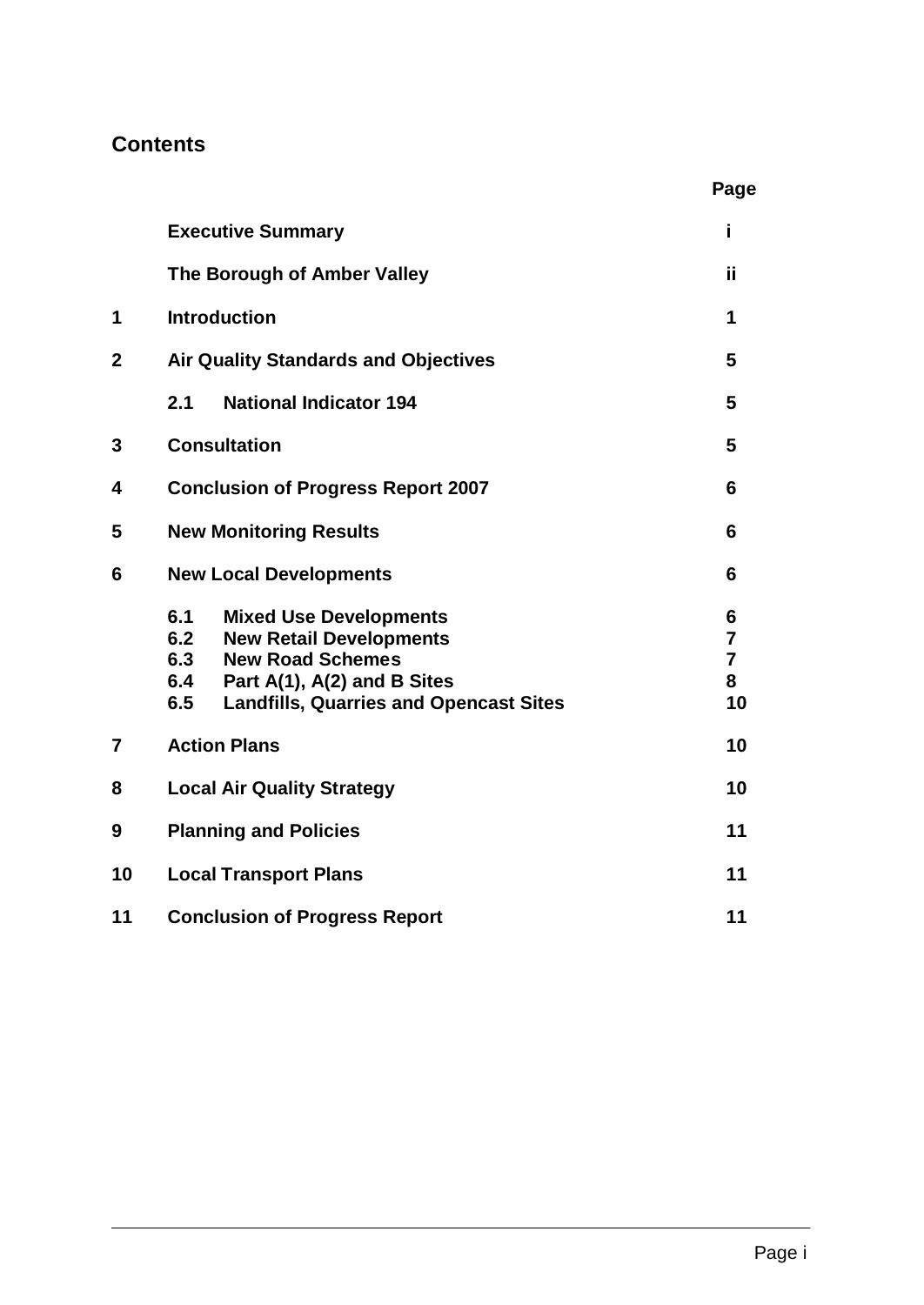## **Executive Summary**

This report is the fourth Progress Report that summarises the changes and developments that have taken place within the Borough since the last round of review and assessment of air quality for Amber Valley Borough Council. It focuses on any significant changes to industrial, domestic and road transport sources within the past 12 months and evaluates the need for further investigation to determine whether the air quality standards and objectives are likely to be achieved or continue to be met if levels are currently below the standards.

Conclusions from the previous Progress Report issued in 2007 are summarised in this document for reference and, together with the outcome of this report; consideration is given to the need for a detailed review for individual pollutants. The pollutants evaluated are:

- Carbon monoxide
- Benzene
- 1.3 Butadiene
- Lead
- Sulphur Dioxide
- Particulate matter  $(PM_{10})$
- Nitrogen dioxide

Since there has again been little change since the Updating and Screening Assessment done for this Council in 2006, or the Progress Report 2007, the pollutants have not been considered on an individual basis but a conclusion has been reached about the overall need for a detailed assessment. This Progress Report also shows that there is little likelihood of any air quality objectives being exceeded and it would therefore not be justifiable to proceed to a detailed assessment for any of the identified pollutants.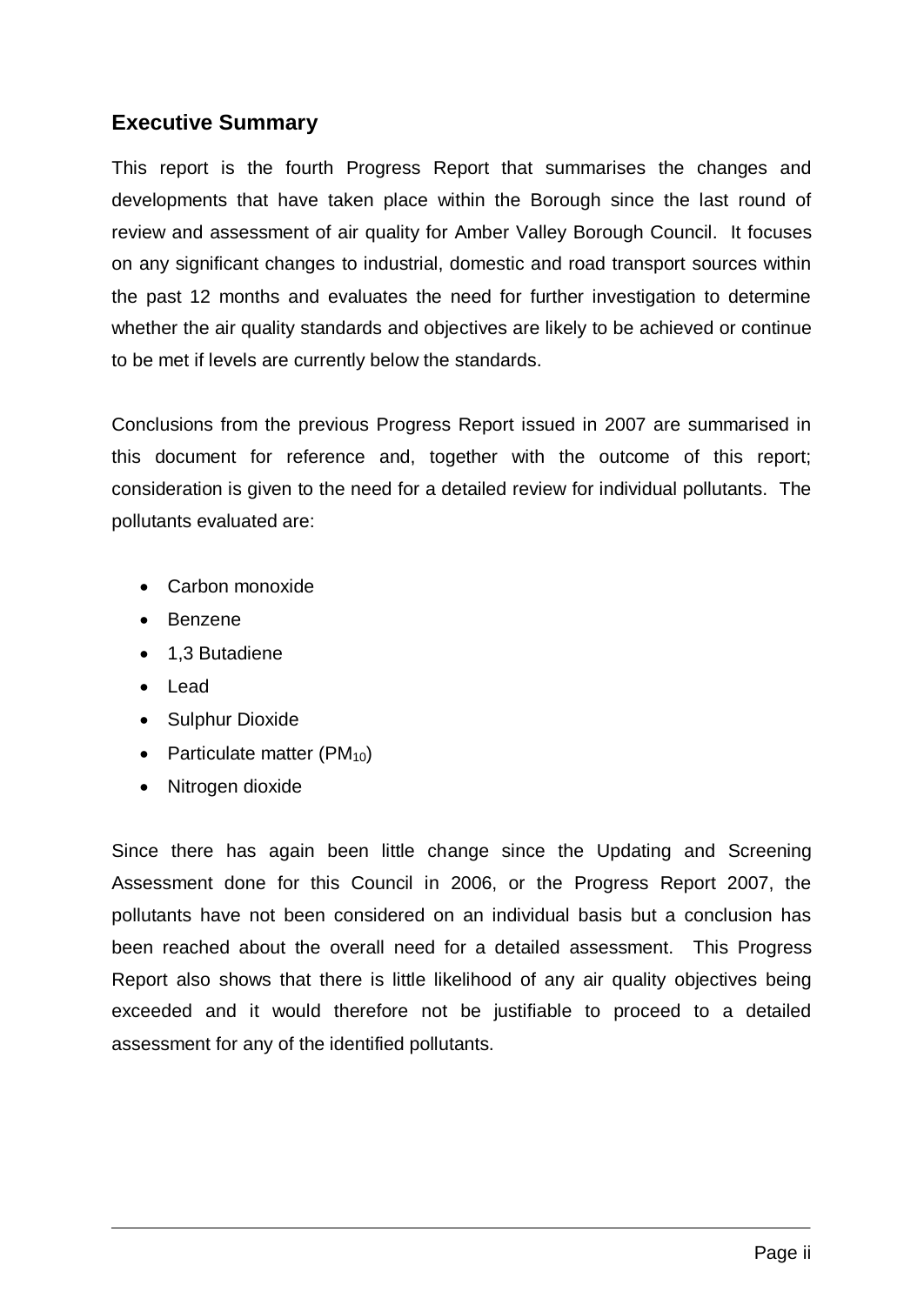## **The Borough of Amber Valley**

The borough of Amber Valley forms one of the nine Local Authority districts in Derbyshire. Located on the eastern side of Derbyshire, between Derby to the south, and Chesterfield to the north, the area gets its name from the River Amber, which flows, through it.

The area is comprised of four main towns; Alfreton, Belper, Heanor and Ripley, and is divided into twenty-five wards. Amber Valley covers just over 260 square kilometres and, apart from the towns, is largely rural in character. The present population, taken during 2003, is 117,046. The population structure is a product of the Industrial Revolution, when the country moved from an economy based on agriculture, to a manufacturing one. The physical resources and topography of the area made this a particularly significant event in Amber Valley.

Coal, limestone and sandstone provided the key natural resources, while the four rivers supplied valuable power sources. Water power on the Derwent allowed the textile industry to grow and prosper. The demand for iron, steel and coal grew in proportion and ensured the rapid development of Alfreton, Heanor and Ripley. The result of this industrial development is that the eastern part of Amber Valley has a distinctly urban character, whilst the west is rural, with a dispersed settlement pattern. The exploitation of natural resources has not only brought direct wealth, but provides a legacy upon which a thriving tourism industry is based.

The borough has almost 500 companies located within its 20 industrial estates, with a further 400 located on singular sites or within the urban areas. The gradual shift away from the two traditional industries of coal mining and textiles now means that the area is now well represented in a wide range of industrial sectors including instrument engineering, timber and furniture manufacture, hotels and catering, and business services; textiles and clothing is still a significant industry in Amber Valley.

Although based in the East Midlands, Amber Valley provides access to all parts of the country, including ports, airports and rail stations, without the major congestion problems of larger conurbations. Travel within the borough and local area is also well provided for. Major roads, including the A38 and A6 run through the borough in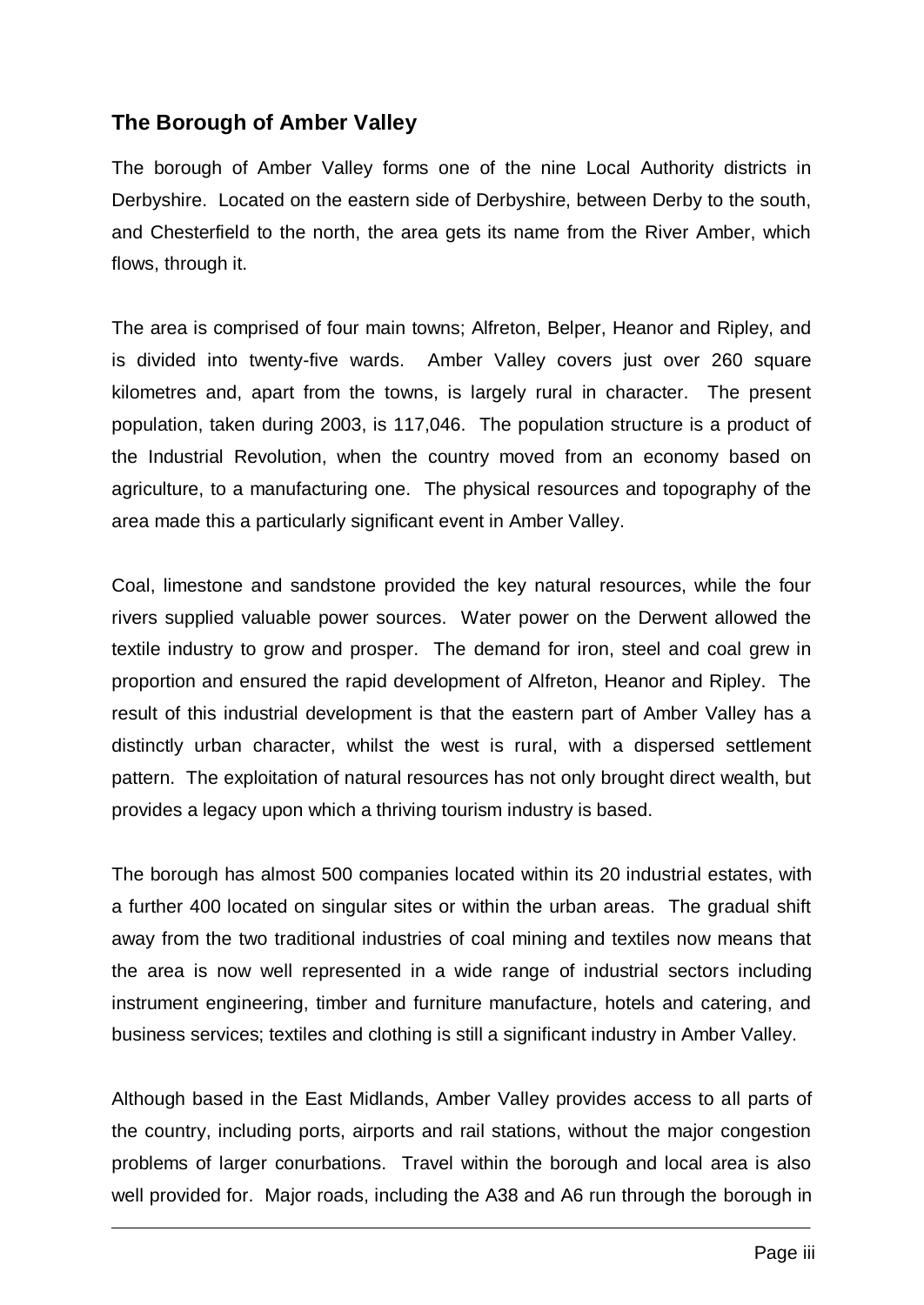a north-south direction; the A38 providing a busy link between Derby and junction 28 of the M1. The A609 and A610 also provide links to Ilkeston and Nottingham to the east. In addition, the A52 between Derby and Ashbourne cuts through the southernmost tip of the borough. The only rail stations in the area are at Belper, which is on the busy east coast mainline, and at Alfreton, with through trains to London, Manchester and the north. The River Derwent bisects the area from north to south, running parallel with the A6, Cromford Canal and the local rail line to Matlock.

The area can offer residents and visitors a wide variety of leisure facilities. A thriving tourist industry has developed with attractions such as the American Adventure World, National Tramway Museum, Midland Railway Centre, Kedleston Hall, Wingfield Manor, and numerous parks and gardens.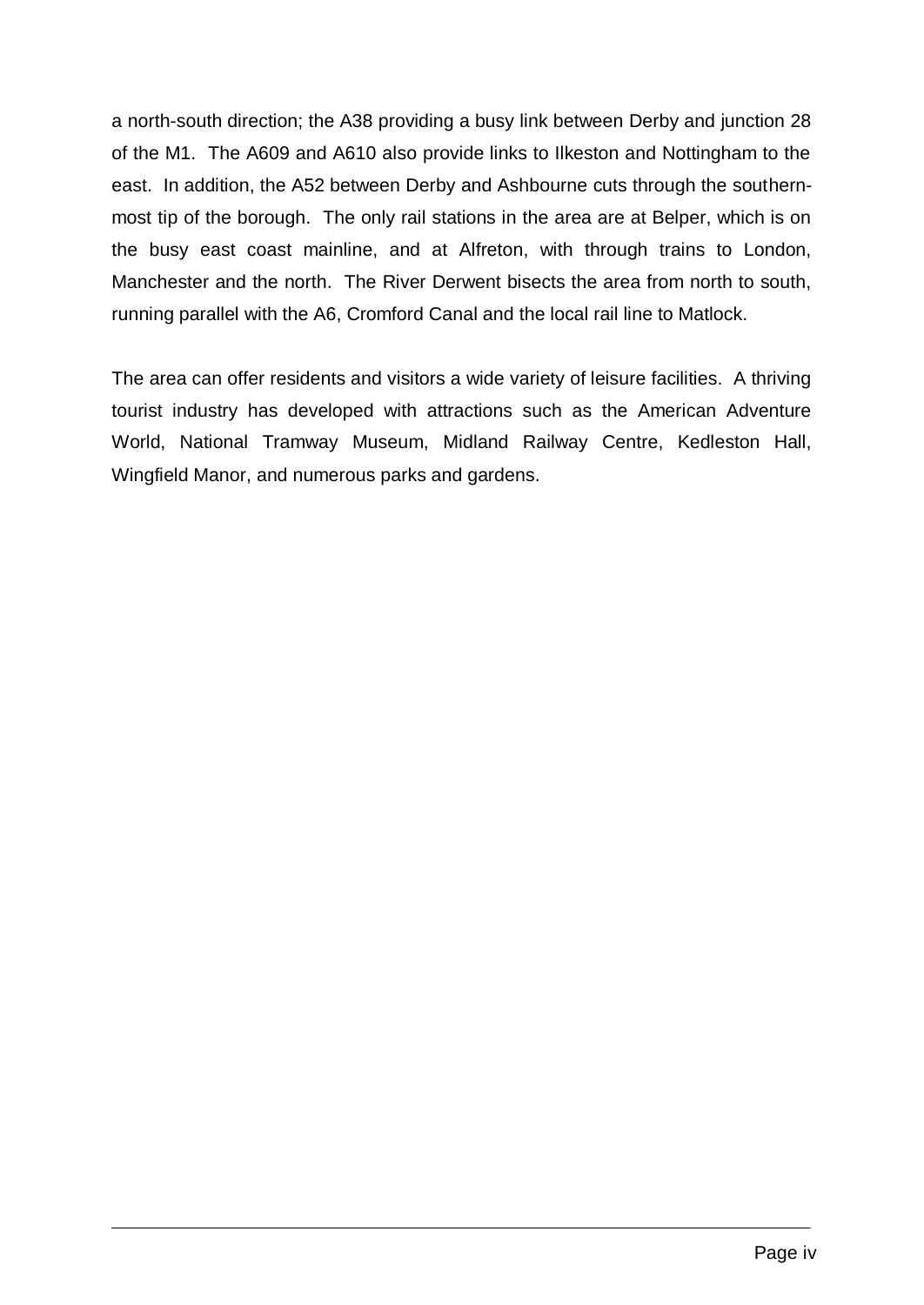## **1. Introduction**

Section 80 of the Environment Act 1995 required the production of a National Air Quality Strategy (NAQS). The approach to be adopted was set out in a Government policy paper in January 1995, *Air Quality: Meeting the Challenge*. This was followed in 1997 and the NAQS was accompanied by the Air Quality Regulations of the same year. Both these works have since been superseded by the Air Quality Strategy for England, Scotland, Wales And Northern Ireland 2000, and the Air Quality Regulations 2000, which sets down the framework for reducing air pollution at a national and local level, followed by the Air Quality (amendment) Regulations 2002.

The Environment Act 1995 also places an obligation on Local Authorities (L.A.'s) with s.82; this requires L.A.'s to review and assess the air quality of their areas against the statutory objectives set for seven of the pollutants in the Air Quality (England) Regulations 2000; disregarding ozone due to its transboundary nature (DETR, 2000). The 2000 regulations bring the legislation in line with the European Union Air Quality Daughter Directive 99/30/EC (see Table 1, Section 2 Air Quality Standards and Objectives), five of the Air Quality Objectives (AQO's) were tightened, two remained unchanged and one  $(PM_{10})$  was relaxed due to uncertainty.

In February 2003 Government published an Addendum to the NAQS that proposed new Objectives for PM10 in 2010 whilst also setting down new Objectives for benzene and carbon monoxide. Provisional Objectives for PM10 have been set, which mark a significant tightening of the existing 2004 Objectives. For areas outside London in England and Wales a new annual mean objective of 20 µg/m3 is proposed, whilst the fixed 24-hour mean remains at the same level (50 µg/m3) but with only 7 allowable exceedence days (rather than 35). The new objectives have yet to be set in Regulations so do not currently require consideration, these objectives will not be reviewed in this report.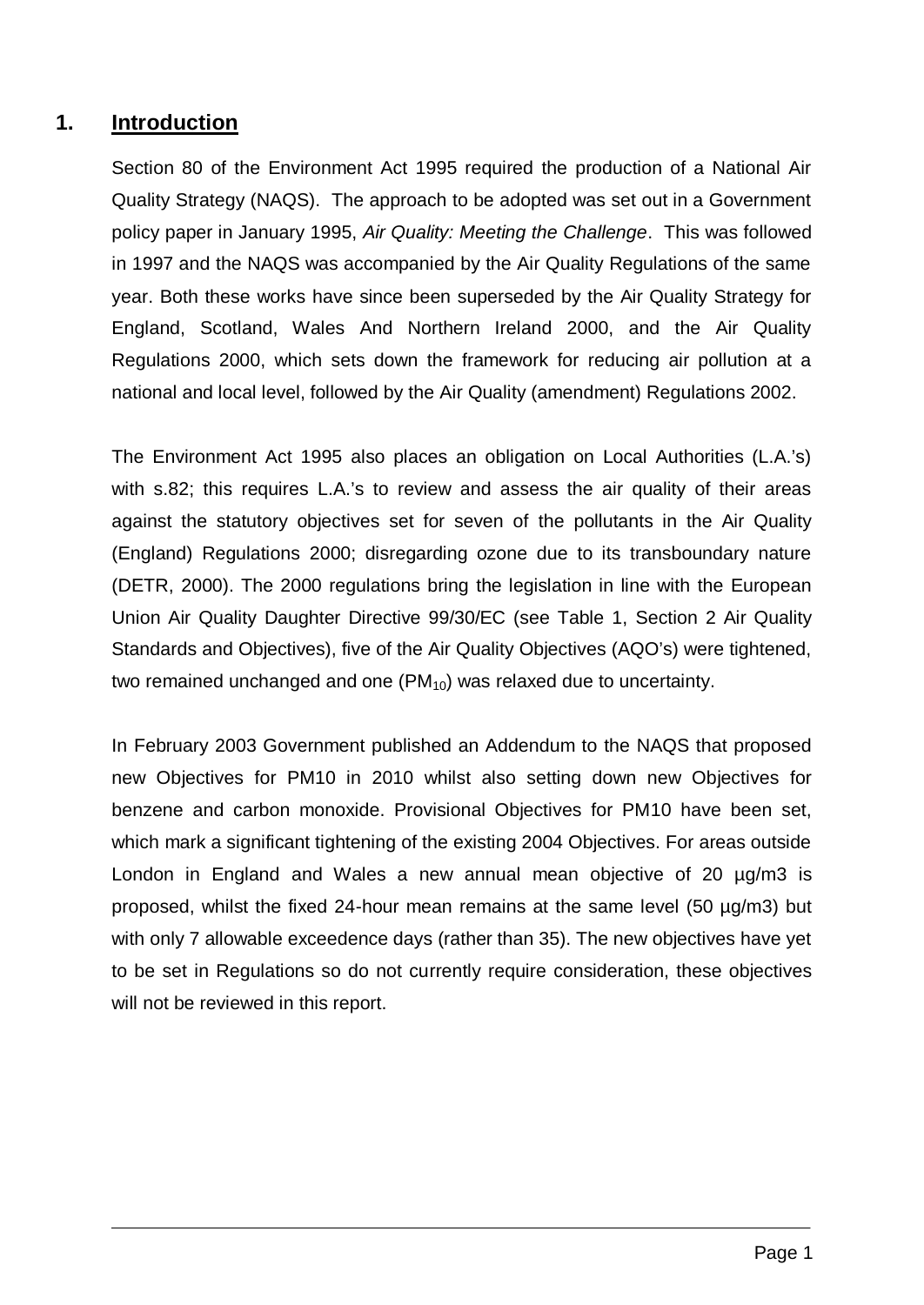The system of L.A. involvement required by the Environment Act 1995 is termed Local Air Quality Management (LAQM). During periodic reviews the L.A. must assess their current and future air quality of their areas. If this process provides evidence of exceedences of the air quality objectives, the L.A. must designate an Air Quality Management Area (AQMA) for the area determined by the authority.

In Amber Valley this process started in 1999/2000 with the first Review and Assessment being undertaken. This was conducted in 3 stages and evaluated the likelihood of any of the air quality standards listed in the regulations being exceeded. The conclusions of that review are not reproduced within this report.

National and international policies are being implemented to bring about reductions in polluting emissions, particularly from road traffic and some industrial sectors. Local sources however, do have the potential to emit significant quantities of some pollutants and for this reason, review and assessment must be undertaken at the local level.

In order to ensure that the anticipated reductions in pollutant levels detailed in the previous reports occur as predicted and that the anticipated targets are still likely to be met, local authorities are required to conduct reviews on a  $3 -$  yearly cycle. These consist of 3 parts: -

- An 'Updating and Screening Assessment' this will be done in the form of a desk study to identify any changes that may have occurred since the last reports and evaluate whether these are likely to lead to improvement or worsening of pollutant levels and thereby determine any change to the risk of exceeding the standards and objectives. If this shows any increased risk then a 'Detailed Assessment will be required.
- A 'Detailed Assessment' this will be a technical evaluation of current and future predicted pollutant levels by monitoring or modelling techniques.
- A Progress Report this will be an interim desk study based report designed to highlight any potentially significant changes that may have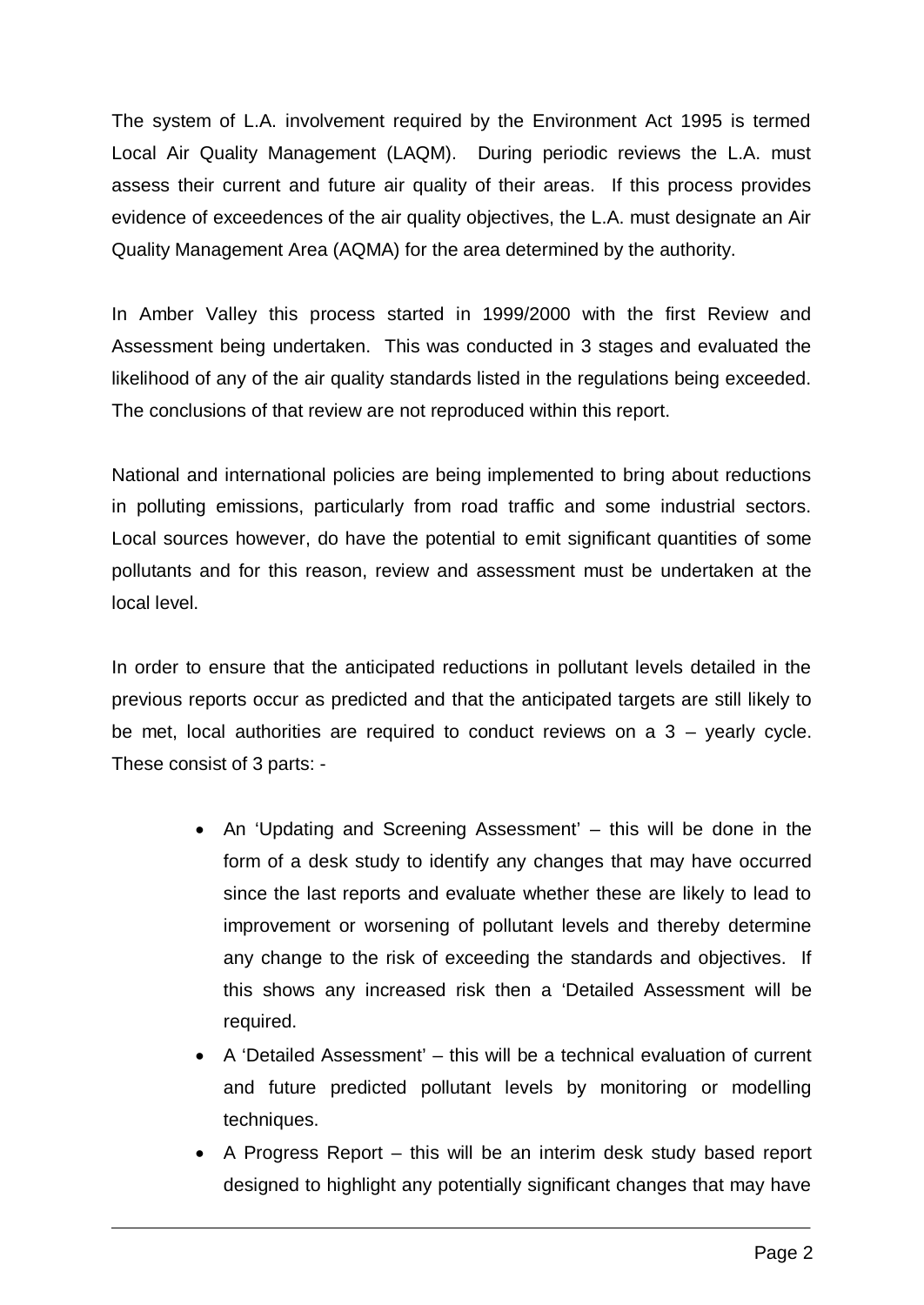taken place in the intervening years between the Updating and Screening Assessments.

The framework under which the Progress Report is to be conducted is set out in the DEFRA document 'Local Air Quality Management – Progress Report Guidance [LAQM.PRG (03)]. This report has been compiled in accordance with this guidance and presents the findings of the Progress Report (2008) for Amber Valley Borough Council.

#### **Aims of the Progress Report 2008**

The overall aim of the Progress Report 2008 is to:

- Report progress on implementing local air quality management: and
- Report progress in achieving, or maintaining, concentrations below the air quality objectives.

Any comments or enquiries relating to the content or publication of this document should be referred to the author – Darren Hurst (Scientific Officer), Environmental Services Department, Amber Valley Borough Council Tel: 01773 841318 E-mail: envhealth@ambervalley.gov.uk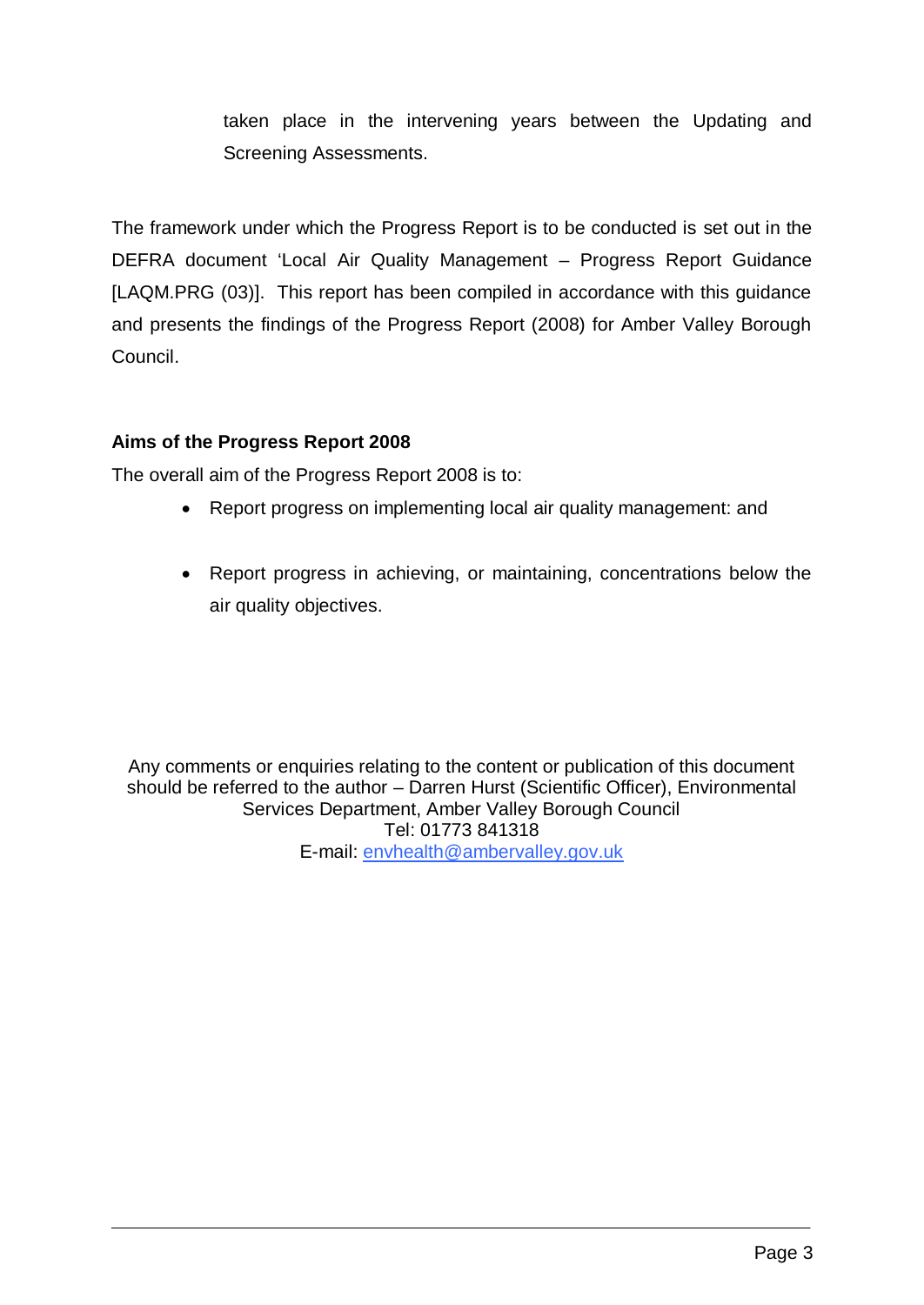## **2. Air Quality Standards and Objectives**

The standards and objectives proposed in the original Strategy released in 1997 were derived from recommendations made by the Expert Panel on Air Quality Standards and were based on scientific and medical evidence of the effects of a particular pollutant on human health. The standards were set at a level that was assumed would present minimum or no risk to health. A summary of the current standards and objectives is given in the table below.

#### **Table 1**

| <b>Pollutant</b>                                                                                           | Objective                                                                       | <b>Measured as</b>                   | To be achieved<br>by |  |
|------------------------------------------------------------------------------------------------------------|---------------------------------------------------------------------------------|--------------------------------------|----------------------|--|
| <b>Benzene</b>                                                                                             | 16.25 $\mu$ g/m <sup>3</sup>                                                    | Running Annual Mean                  | 31 December<br>2003  |  |
|                                                                                                            | 5 $\mu$ g/m <sup>3</sup>                                                        | <b>Annual Mean</b>                   | 31 December<br>2010  |  |
| 1,3-Butadiene                                                                                              | 2.25 $\mu$ g/m <sup>3</sup>                                                     | Running Annual Mean                  | 31 December<br>2003  |  |
| Carbon<br>monoxide                                                                                         | 10.0 mg/m $^{3}$                                                                | Maximum daily running 8<br>Hour Mean | 31 December<br>2003  |  |
| Lead                                                                                                       | $0.5 \,\mu g/m^3$                                                               | <b>Annual Mean</b>                   | 31 December<br>2004  |  |
|                                                                                                            | 0.25 $\mu$ g/m <sup>3</sup>                                                     | <b>Annual Mean</b>                   | 31 December<br>2008  |  |
| Nitrogen<br>dioxide <sup>c</sup>                                                                           | 200 $\mu$ g/m <sup>3</sup><br>Not to be exceeded more than 18<br>times per year | 1 Hour Mean                          | 31 December<br>2005  |  |
|                                                                                                            | 40 $\mu$ g/m <sup>3</sup>                                                       | Annual Mean                          | 31 December<br>2005  |  |
| Particles (PM <sub>10</sub> )<br>(gravimetric) <sup>d</sup>                                                | 50 $\mu$ g/m <sup>3</sup><br>Not to be exceeded more than 35<br>times per year  | 24 Hour Mean                         | 31 December<br>2004  |  |
| All authorities                                                                                            | 40 $\mu$ g/m <sup>3</sup>                                                       | <b>Annual Mean</b>                   | 31 December<br>2004  |  |
|                                                                                                            | 266 $\mu$ g/m <sup>3</sup><br>Not to be exceeded more than 35<br>times per year | 15 Minute Mean                       | 31 December<br>2005  |  |
| <b>Sulphur dioxide</b>                                                                                     | 350 $\mu$ g/m <sup>3</sup><br>Not to be exceeded more than 24<br>times per year | 1 Hour Mean                          | 31 December<br>2004  |  |
|                                                                                                            | 125 $\mu$ g/m <sup>3</sup><br>Not to be exceeded more than 3<br>times per year  | 24 Hour Mean                         | 31 December<br>2004  |  |
| Notes:<br>µg/m <sup>3</sup> - micrograms per cubic metre<br>mg/m <sup>3</sup> - milligrams per cubic metre |                                                                                 |                                      |                      |  |

#### **Summary of objectives of the National Air Quality Strategy**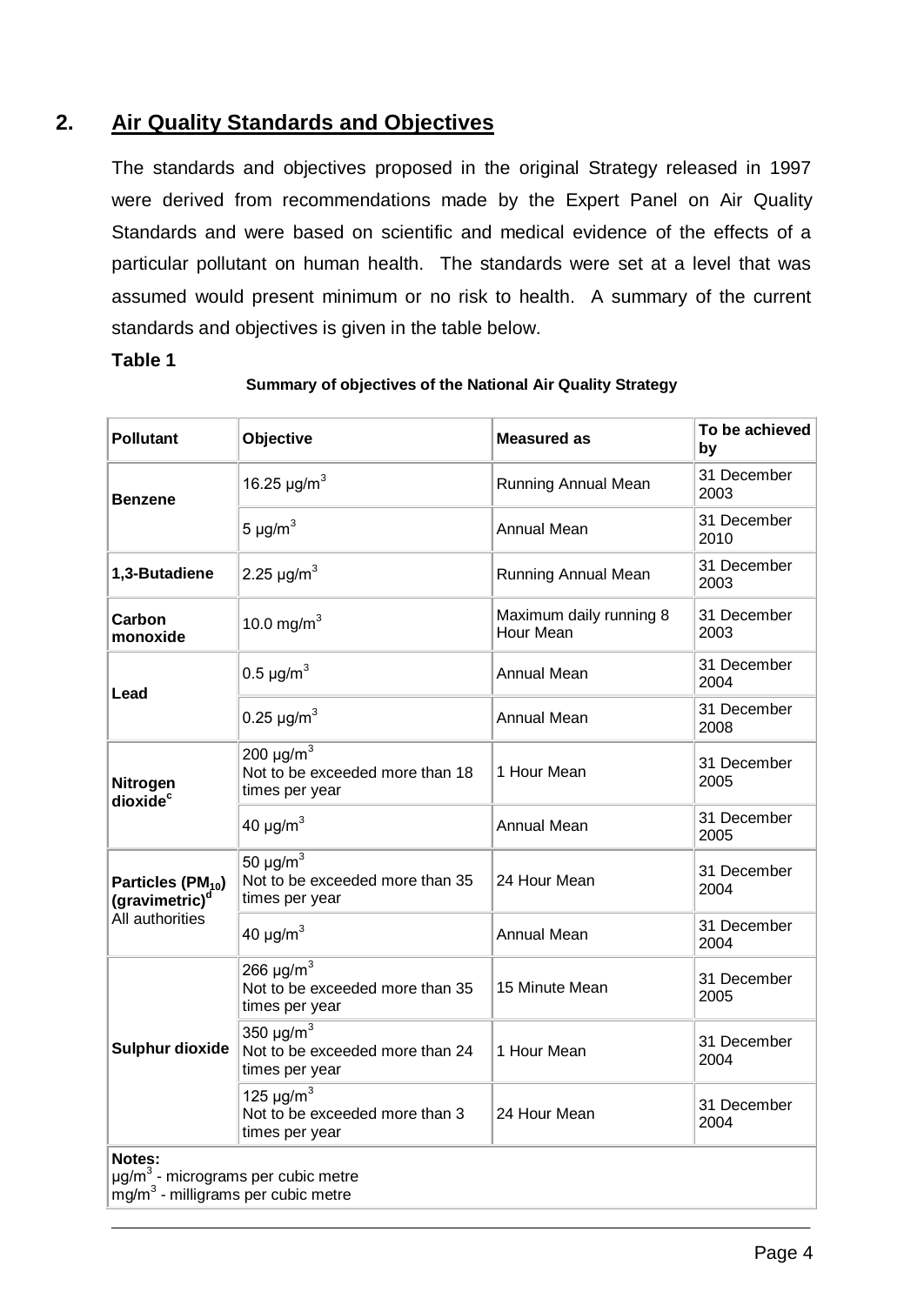New particle objectives for England, Wales, not included in Regulations

| Region                            | <b>Objective</b>                                              | To be<br><b>Measured</b><br>achieved by<br>as |             |
|-----------------------------------|---------------------------------------------------------------|-----------------------------------------------|-------------|
| <b>Rest of England, Wales and</b> | $\frac{150 \text{ }\mu\text{g}}{m^3}$ not to be exceeded more | 24-hour                                       | 31 December |
| <b>Northern Ireland</b>           | than 7 times per year                                         | Mean                                          | 2010        |
| <b>Rest of England, Wales and</b> | $20 \mu g/m^3$                                                | Annual                                        | 31 December |
| <b>Northern Ireland</b>           |                                                               | Mean                                          | 2010        |

#### **2.1 National Indicator 194**

In 2008 the Department of Communities and Local Government published a new performance framework of 198 national indicators. National Indocator 194 specifically relates to emissions  $(NO_x)$  and  $(PM_{10})$ .

Its requires local authorities to report annually on the percentage reduction in nitrogen oxide ( $NO_x$ ) and primary fine particulates ( $PM_{10}$ ) emissions from the local authority's estate and operations. Emissions for the calendar year 1 January – 31 December 2008 will act as a baseline against which percentages of reductions will be reported in following years.

This indicator is separate to the local air quality management system under Part IV of the Environment Act 1995.

## **3. Consultation**

As with the previous review and assessment reports, authorities are required to consult a number of bodies and organisations. Consultation will be undertaken in line with the guidance document.

**Consultees** for the report are:-

- The Secretary of State
- The Environment Agency
- **Derbyshire County Council**
- Neighbouring authorities

**Copies** of the report will be made available for public inspection at:-

- **The Council offices**
- The Council web site at http://www.ambervalley.gov.uk/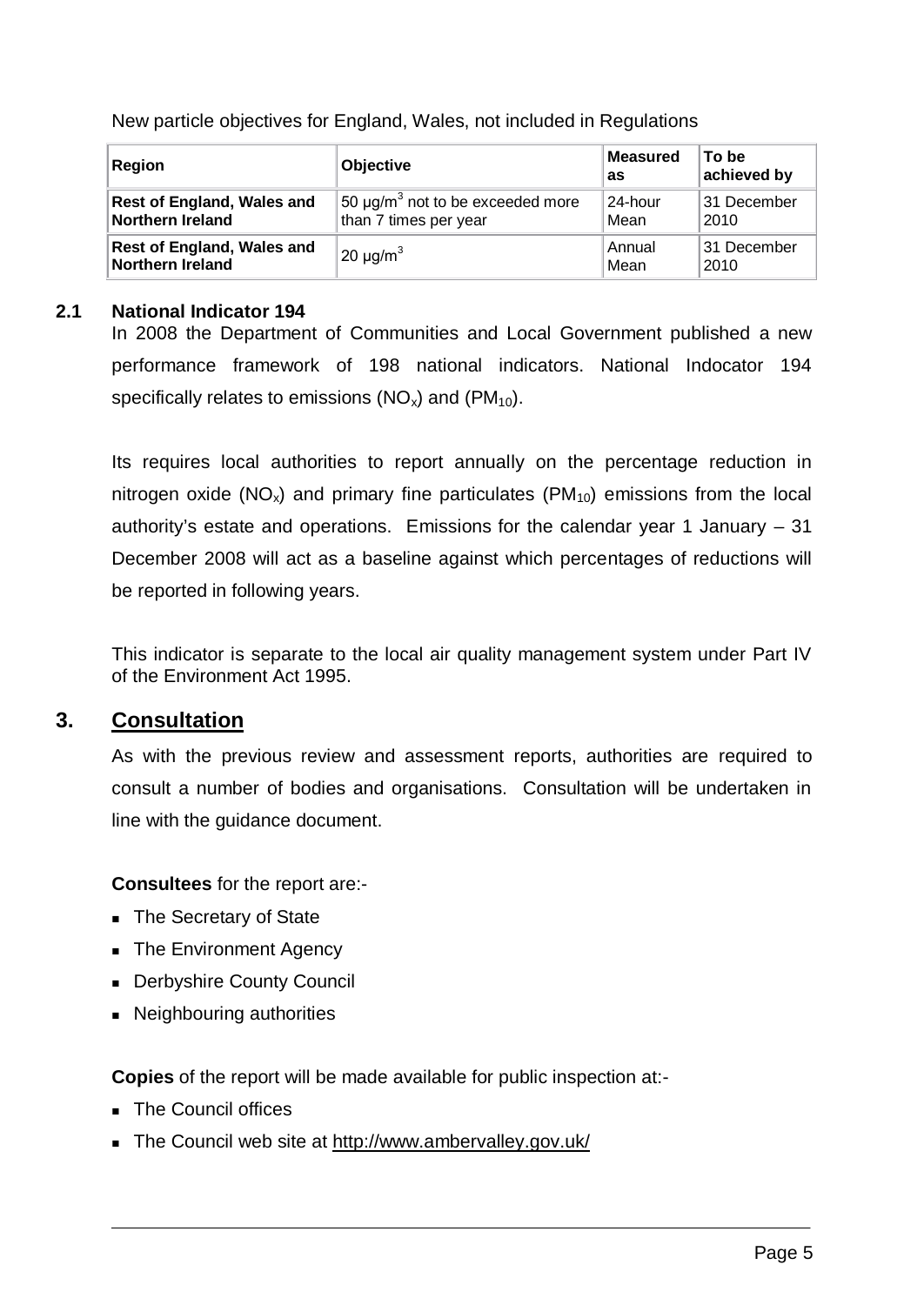## **4. Conclusion of Progress Report 2007**

The Progress Report 2007 was prepared in accordance with the guidance given in LAQM.PRG(03). It addressed all the potential issues within the Borough that may impact on air quality but, since the area is semi-rural with four small towns as the main urban areas, no significant road links, no congestion problems or large industry, it concluded that air quality was again not considered to be a major concern for this Council.

After considering the results from previous air quality reports the Progress Report 2007 did not identify any significant changes that would have required the Council to consider a Detailed Assessment before the next full round of review and assessment.

## **5. New Monitoring Results**

Based on the conclusions of the Progress Report 2007, it was decided that there was no evidence to justify the costs of additional air quality monitoring.

## **6. New Local Developments**

#### **6.1 Mixed Use Developments**

One new major development with potential impact on air quality has been granted outline planning permission, since the Progress Report 2007. The development is at Cinderhill, Kilburn.

The development will consist of:

#### **a) Mixed Use.**

- Up to 125,000 $m^2$  of floor space for business use and classes B1 (maximum 28,802 $m^2$ ), B2 and B8;
- A Hotel;
- 300 dwellings;
- Supporting retail facilities, classes A1, A2 and A3 (maximum 1,300m<sup>2</sup>);
- Supporting community and social facilities, classes D1 and D2;
- Sui generic uses and ancillary support facilities
- b) A new grade separated junction on the A38;
- c) A new roundabout at A609/B6179 junction;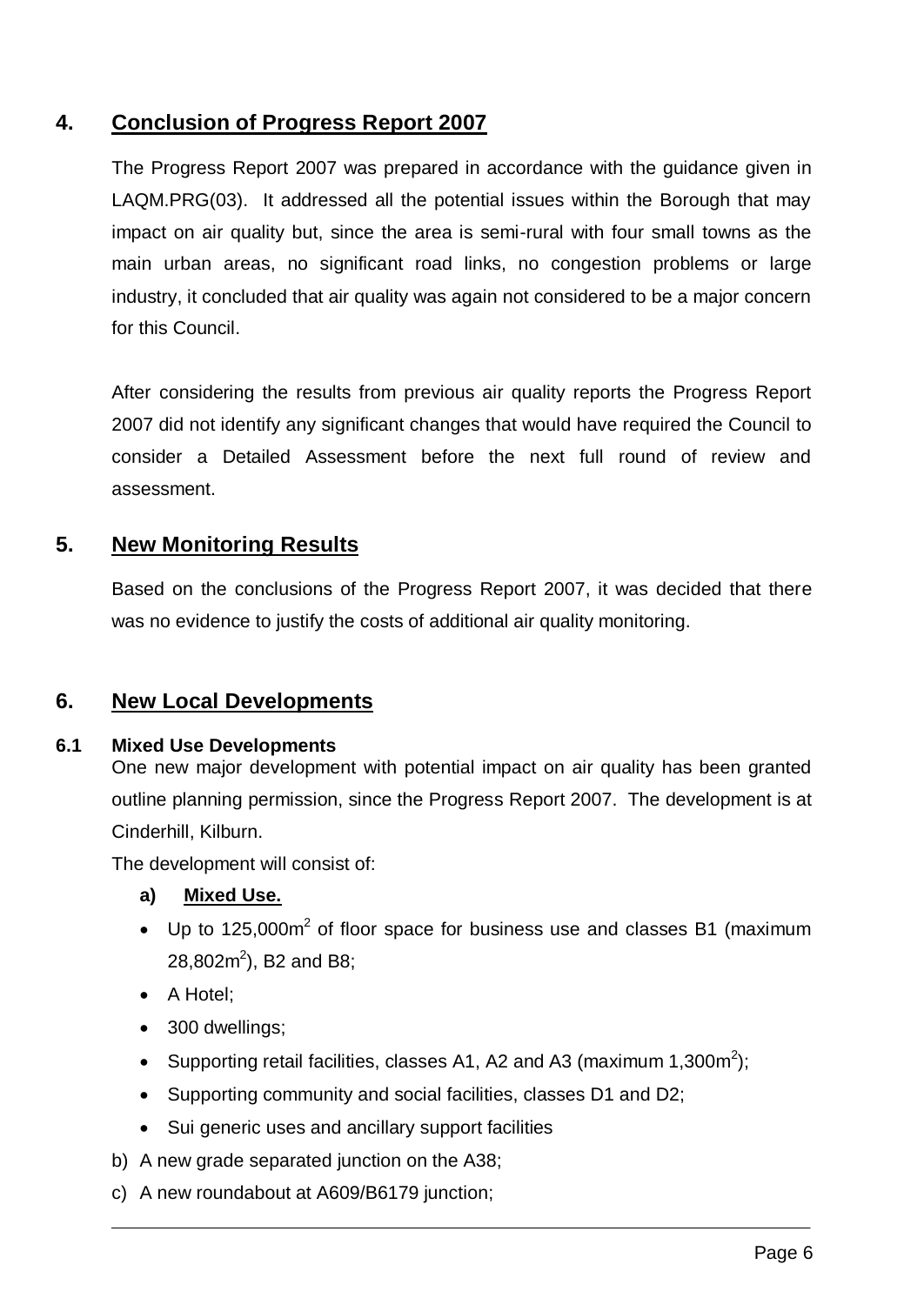- d) A new access road off B6179;
- e) Temporary access of A609;
- f) Groundwork, drainage works and engineering works.

An Environmental Statement has been submitted with the application, in accordance with the Environmental Impact Assessment Regulations. After reviewing the Environmental Statement the following planning condition was recommended to be included in any planning permission granted to the application:

#### " *No development shall commence until:*

 *The application site has been subjected to a detailed scheme for the monitoring and/or (validated) modelling of existing and future predicted air pollutant levels and an assessment made of the likely impact of the development on the potential for pollutants to exceed relevant air quality standards and objectives both during the construction phase(s) and upon completion of the development. The assessment must take account of:* 

*1. The likely increase in traffic levels on all affected routes, the changes to traffic*  flow composition (the proportion of HGV/LDV etc) and the proximity of existing *and new receptors.* 

*2. Specific operations during construction that may affect pollutant levels, particularly PM10 – but also SO2 and VOC's (See Note below).*

*The scheme and any associated reports must be submitted to and approved in writing by the Environmental Services Department prior to works commencing.*"

This site will remain under consideration for its impacts on air quality until such a time that evidence indicates that development will not, or has not, caused an exceedence of any of the Air Quality Objectives.

#### **6.2 New Retail Developments**

There are no new retail developments to consider.

#### **6.3 New Road Schemes**

There are no new road schemes to consider.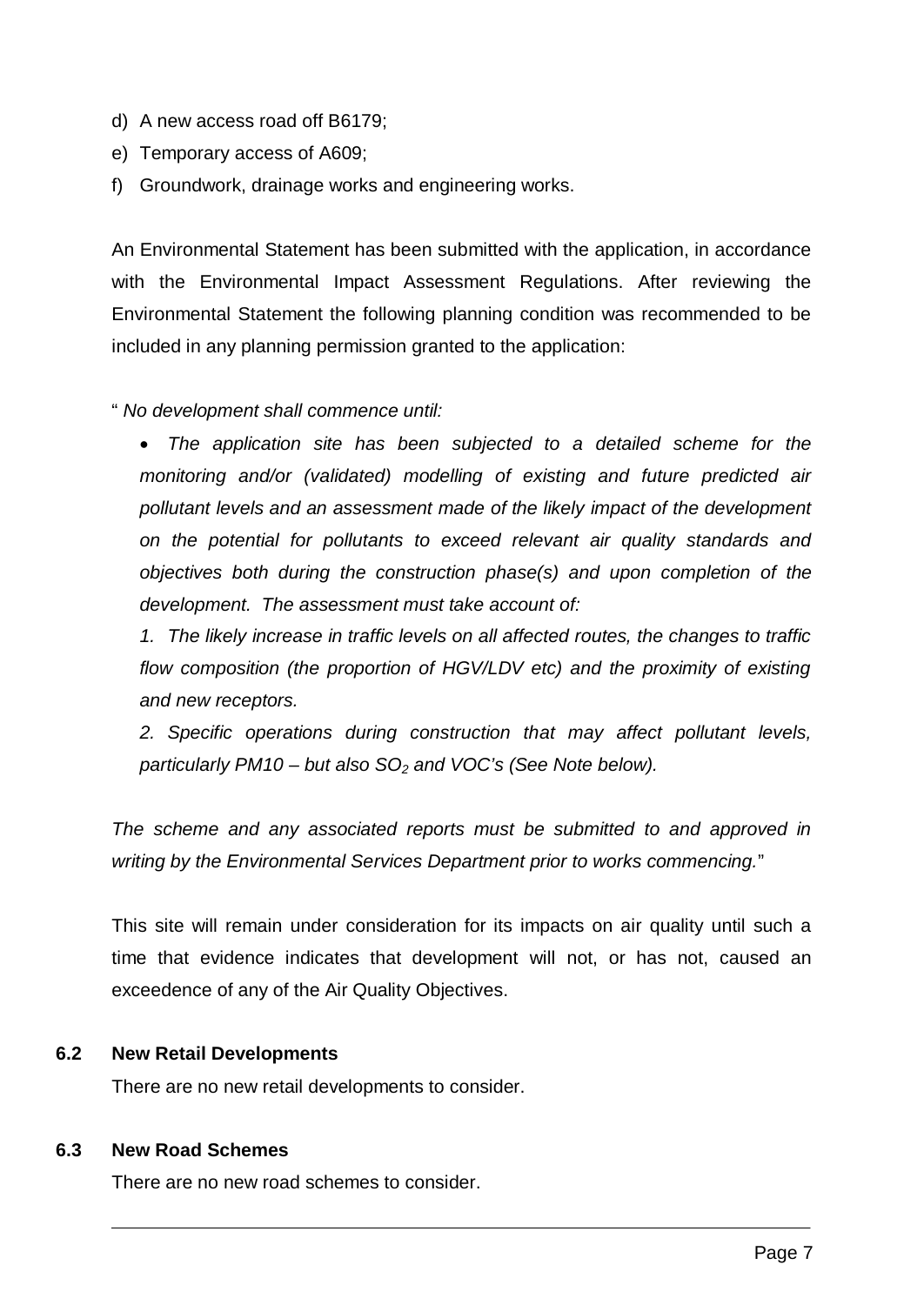#### **6.4 Part A(1), A(2) and B Sites Part A(1)**

No new Part A(1) processes as listed in LAQM. TG(03) have been started since the completion of the Progress Report in 2007.

## **Part A(2)**

One new installation has been permitted since the last Progress Report (2007). The installation at Bonar Floors Ltd, High Holborn Road, Ripley**,** involves the mixing and coating of PVC plastisols to form a floor covering, involving the use of more than two hundred tonnes of organic solvents in any twelve month period.

The PPC permit that the installation operates under includes the following conditions, relating to air quality:

#### **Emissions To Air**

1. All discharges to air, other than steam or water vapour, shall be free from persistent visible emissions.

2. All emissions shall be free from offensive odour outside the process boundary, as perceived by an authorised person of the Council.

3. Emissions to atmosphere from contained sources shall not exceed the following limits.

| <b>Emission Point</b>                             | <b>Pollutant</b>    | <b>Emission</b>           | <b>Monitoring requirement</b> |
|---------------------------------------------------|---------------------|---------------------------|-------------------------------|
|                                                   |                     | limit                     |                               |
| 1<br>Recycle<br>plant<br>$\overline{\phantom{a}}$ | <b>Particulates</b> | 50 $mg/m3$                | Continuously recorded         |
| granulator extraction                             |                     |                           | indicative plus once a year   |
|                                                   |                     |                           | extractive                    |
| 2<br>Recycle<br>plant<br>$\overline{\phantom{a}}$ | <b>Particulates</b> | $50$ mg/m $3$             | Continuously recorded         |
| extraction<br>extruder                            |                     |                           | indicative plus once a year   |
| system                                            | Isocyanate          | 0.1 mg/m <sup>3</sup> $*$ | extractive                    |
|                                                   |                     |                           | Once a year extractive        |
| 3<br>Recycle<br>plant<br>$\qquad \qquad -$        | <b>Particulates</b> | $50$ mg/m <sup>3</sup>    | Continuously recorded         |
| press stack                                       |                     |                           | indicative plus once a year   |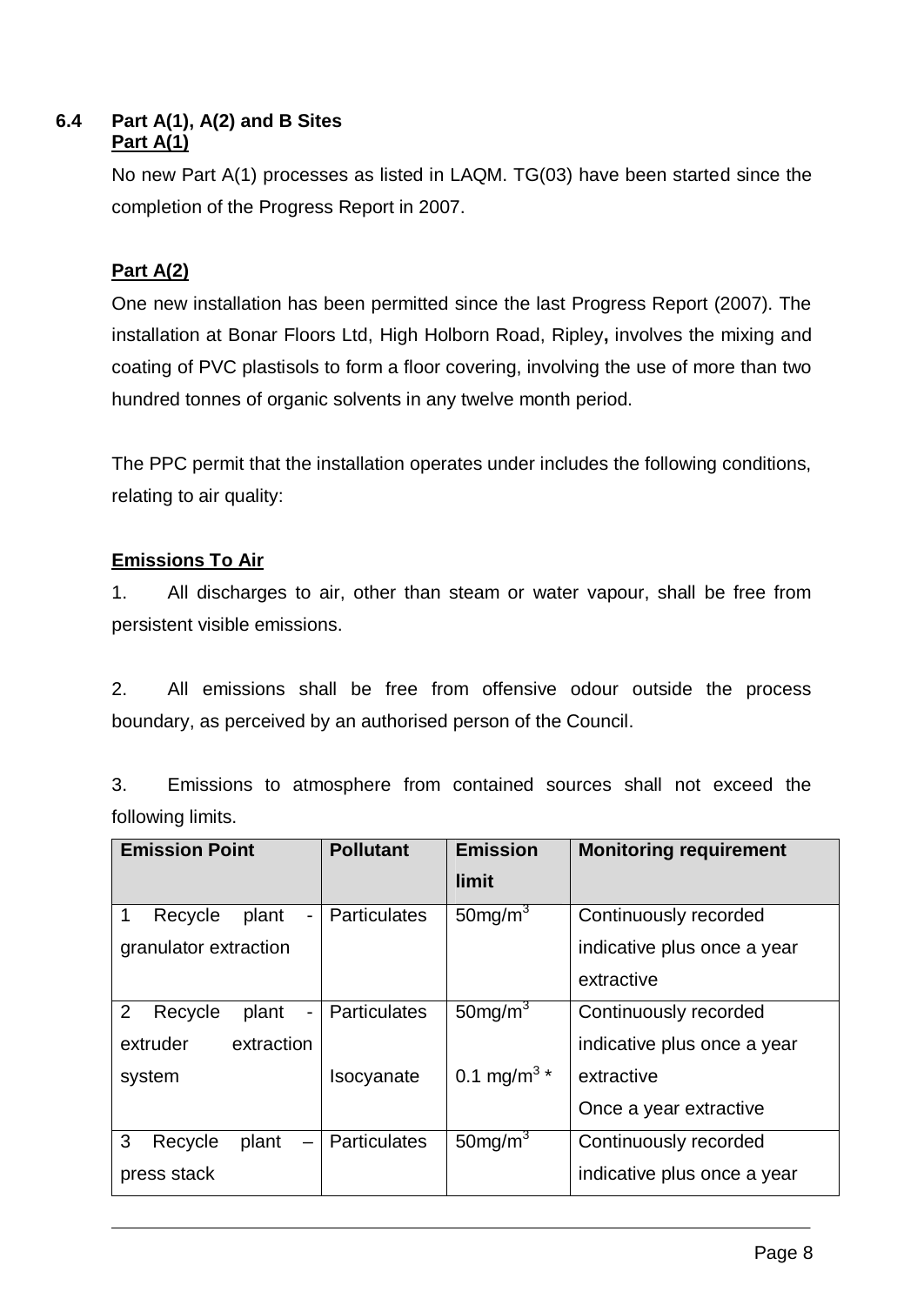|                           | Isocyanate   | $0.1 \text{ mg/m}^3$ *               | extractive                  |
|---------------------------|--------------|--------------------------------------|-----------------------------|
|                           |              |                                      | Once a year extractive      |
| Printing<br>line<br>4     | VOC's        | $100$ mg/m $3$                       | Once a year extractive      |
| extraction                |              |                                      |                             |
| 5 Tile line - mist filter | Particulates | $50$ mg/m $3$                        | Continuously recorded       |
| outlet                    |              |                                      | indicative plus once a year |
|                           | VOC's        | $75$ mg/m $3$                        | extractive                  |
|                           | Isocyanate   | 0.1mg/m <sup>3</sup> $*$             | Once a year extractive      |
|                           | R61 VOC      | $2mg/m3**$                           | Once a year extractive      |
|                           | <b>HCI</b>   | $10$ mg/m $3$                        | Once a year extractive      |
|                           |              |                                      | Once a year extractive      |
| 6 Flocking line - mist    | Particulates | $50$ mg/m $3$                        | Continuously recorded       |
| filter outlet             |              |                                      | indicative plus once a year |
|                           | VOC's        | 75 mg/m $3$                          | extractive                  |
|                           | Isocyanate   | 0.1 mg/m <sup>3 <math>*</math></sup> | Once a year extractive      |
|                           | R61 VOC      | 2 mg/m $3**$                         | Once a year extractive      |
|                           | <b>HCI</b>   | $10$ mg/m $3$                        | Once a year extractive      |
|                           |              |                                      | Once a year extractive      |
| 7 Boiler stacks           | Visible      | Ringelmann                           | Daily visual check          |
|                           | smoke        | shade 1                              |                             |

\* Averaged over a 2 hour period as total NCO group

\*\* Expressed as the concentration of the R61 voc concerned.

Fugitive emissions of voc's from the process shall not exceed 20% of the total solvent input when calculated in accordance with Sector Guidance Note SG6. The assessment of compliance with the fugitive emission limit shall be done as part of the first Solvent Management Plan submission and will then only need reviewing in the event of changes to the process or equipment.

Given the emission limits, and the conditional air quality monitoring, it is not considered that the process will significantly impact on air quality in the locality.

#### **Part B**

#### Dry Cleaners

Due to the requirements of the Solvent Emissions Directive (1999/13/EC) Dry Cleaners are now regulated under the Pollution Prevention and Control Regulations 2000, because they use organic solvents in the cleaning process. Two permits have been issued to installations in Alfreton and one in Belper. The processes have been operating in the borough for considerable time prior to the requirement for inclusion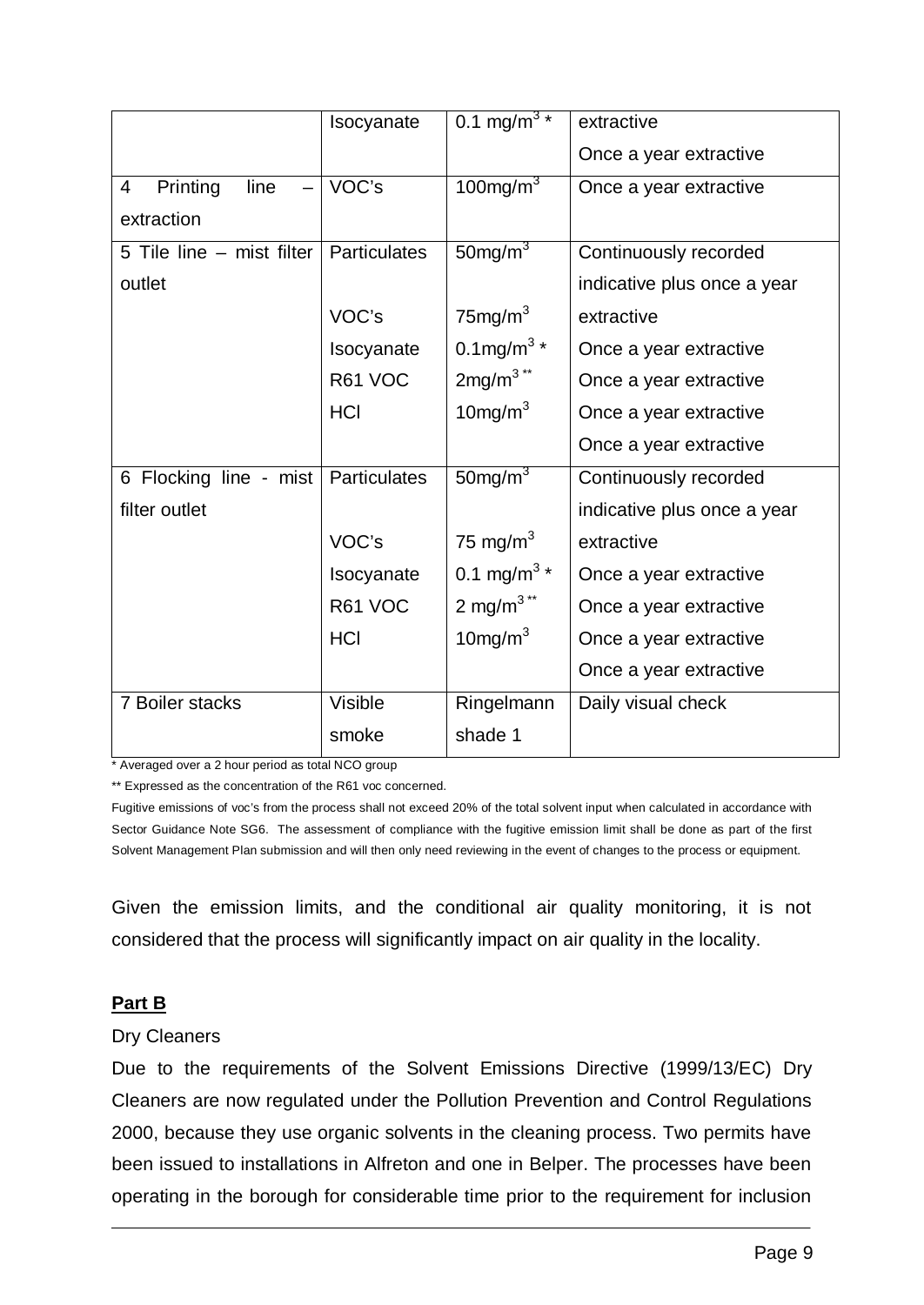under PPC, therefore it is not anticipated that this will result in any adverse impacts on air quality.

#### Lodge House Opencast

UK Coal have been granted planning permission, by Derbyshire County Council, for the extraction of approximately 1,000,000 tonnes of coal, over a 4.5 year period, by opencast methods at a 122 hectare site which lies east of Smalley village. The planning application included an Environmental Statement (ES), which assessed the sites impact on air quality.

The ES found that the sites operation would result in 118 HGV movements per day. The ES compared this figure with traffic growth forecasts and concluded that this would equate to a 6.5% increase in HGVs.

The coal handling operations will operate under a Part B permit issued under the Pollution Prevention and Control Regulations 2000. AVBC are currently considering UK Coals application for the permit. The site will also operate procedures to control dust and monitor the dust being produced by the site.

The Council will keep the sites impact on air quality standards under review.

#### **6.5 Landfills, Quarries and Opencast sites**

No new landfills, quarries or opencast sites have been granted planning permission in this area. Other then discussed in 6.2.

## **7. Action Plans**

As no action plans are currently in progress there is nothing to report in this section.

## **8. Local Air Quality Strategy**

Since this authority has not declared any Air Quality Management Areas, no Local Air Quality Strategy has been produced. Previous reviews and assessments have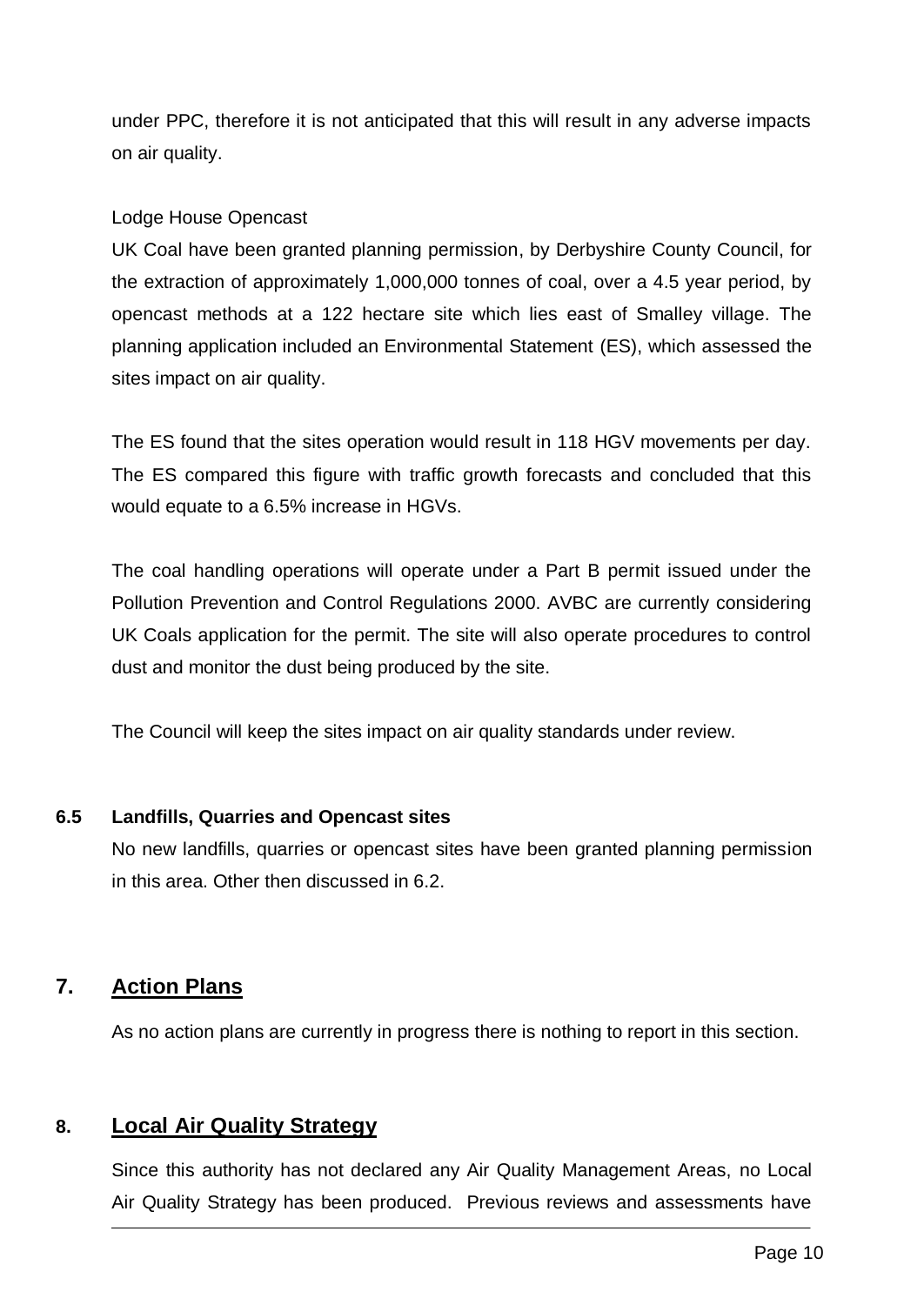shown that pollutant levels are likely to be comfortably below the targets by the appropriate dates and it was not considered necessary therefore to implement a local strategy. Actions will continue to be taken to reduce the impact of this Council on the environment (wherever possible) by individual departments rather than under the provisions of a local strategy.

## **9. Planning and Policies**

There are no local planning policies directly relating to air quality. All relevant applications are considered on an individual basis for air quality implications and the Environmental Services Department has a direct input into the formulation of the Local Plan.

## **10. Local Transport Plans**

The Second Derbyshire Local Transport Plan has been produced by Derbyshire County Council. The report states that air quality will be taken into full account in decision-making on transport interventions and initiatives in Air Quality Action Plans will be pursued. The Plan considered air quality one of the four shared priorities drawn up and agreed by central Government and the Local Government Association, and found that air quality sites and persons affected will differ little from the existing situation and should actually be improved, both in terms of area and persons affected.

## **11. Conclusion of Progress Report**

Previous monitoring exercises, from the first round of Review and Assessment, included stage 2 reports for sulphur dioxide, particulates and nitrogen dioxide and a stage 3 assessment of nitrogen dioxide. These indicated that all pollutant levels were either currently or anticipated to be well below the standards by the relevant objective dates. The monitoring results contained within this report confirm that

The results of the Updating and Screening Assessment completed in 2003 showed no change to these conclusions and the Progress Reports in 2004 and 2005 again showed no need for a 'Detailed Assessment'. The  $NO<sub>2</sub>$  diffusion tube survey conducted to inform the compilation of the Progress Report 2005 also indicated that